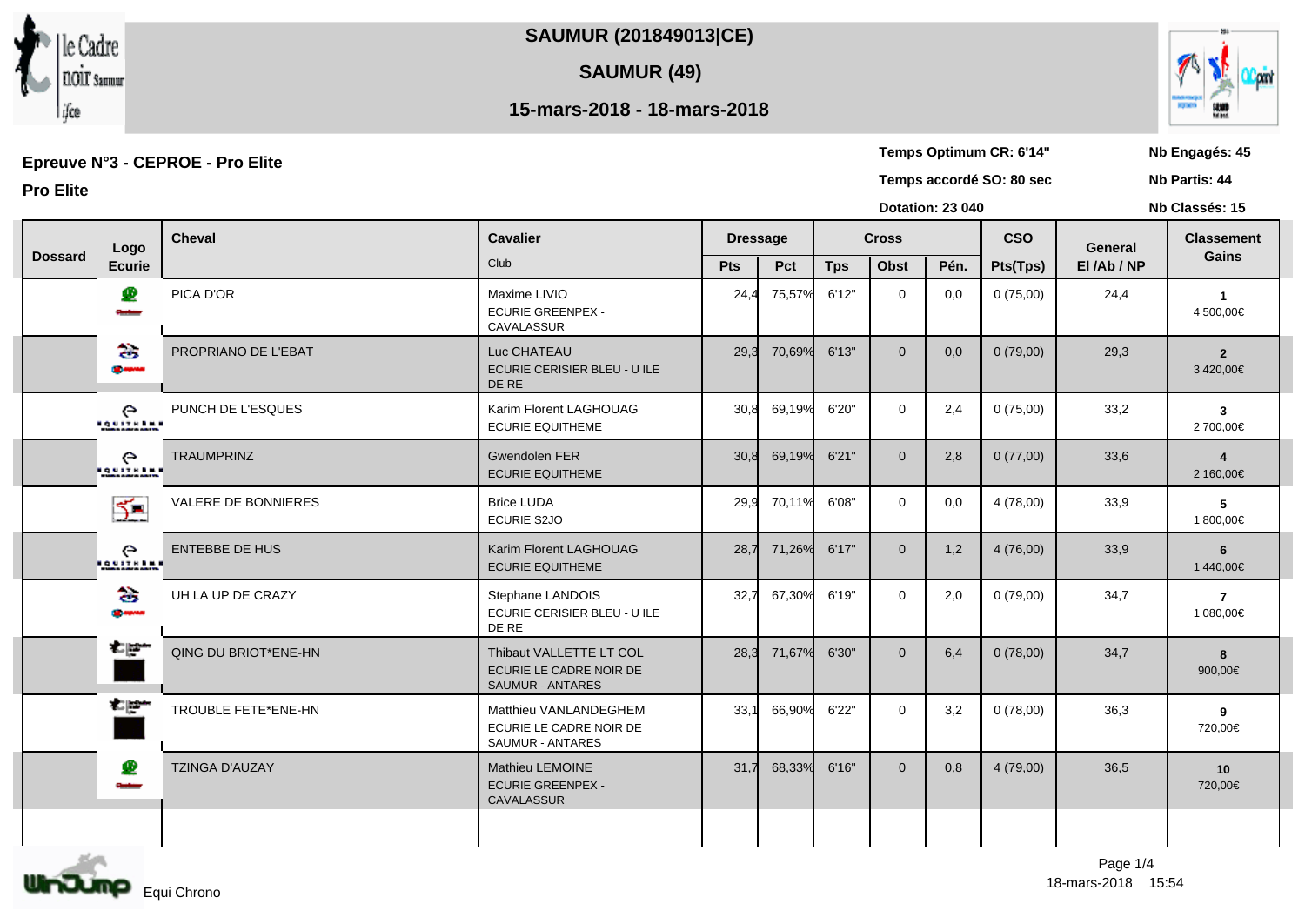**Temps Optimum CR: 6'14"**

Epreuve №3 - CEPROE - Pro Elite<br>
Epreuve №3 - CEPROE - Pro Elite<br>
Nb Partis: 44 **Nb Partis: 44 Pro Elite Temps accordé SO: 80 sec**

**Dotation: 23 040**

**Nb Classés: 15** 

|                |                            |                              |                                                                              |            |                 |              |                | <b>DOMINII.</b> LO VTV |            | <b>ITH AND AND ALL</b> |                   |
|----------------|----------------------------|------------------------------|------------------------------------------------------------------------------|------------|-----------------|--------------|----------------|------------------------|------------|------------------------|-------------------|
|                | Logo                       | <b>Cheval</b>                | <b>Cavalier</b>                                                              |            | <b>Dressage</b> | <b>Cross</b> |                |                        | <b>CSO</b> | General                | <b>Classement</b> |
| <b>Dossard</b> | <b>Ecurie</b>              |                              | Club                                                                         | <b>Pts</b> | Pct             | <b>Tps</b>   | <b>Obst</b>    | Pén.                   | Pts(Tps)   | El/Ab/NP               | Gains             |
|                | ₩                          | OCARINA DU CHANOIS*MILI      | Donatien SCHAULY ADJ<br><b>ECURIE ECOLE MILITAIRE</b><br><b>D'EQUITATION</b> | 27,9       | 72,13%          | 6'28"        | $\Omega$       | 5,6                    | 4(75,00)   | 37,5                   | 11<br>720,00€     |
|                | 一支                         | <b>VESUBIO</b>               | <b>Edouard CHAUVET</b><br>ECURIE KEP - EDHYA                                 | 37,9       | 62,13%          | 6'20"        | $\overline{0}$ | 2,4                    | 0(80,00)   | 40,3                   | 12<br>720,00€     |
|                | <b>STATION</b>             | SINIANI DE LATHUS            | <b>Thibault FOURNIER</b><br><b>ECURIE FORESTIER</b>                          | 33,7       | 66,90%          | 6'22"        | $\overline{0}$ | 3,2                    | 4(76,00)   | 40,3                   | 13<br>720,00€     |
|                | $\sum$                     | SHERAZAD DE LOUVIERE         | Raphael COCHET<br><b>ECURIE S2JO</b>                                         | 34.4       | 65,57%          | 6'22"        | $\overline{0}$ | 3,2                    | 4(77,00)   | 41,6                   | 14<br>720,00€     |
|                |                            | <b>TROMPE L'OEIL D'EMERY</b> | Alexis GOURY<br><b>ECURIE FORESTIER</b>                                      | 33,7       | 66,26%          | 6'25"        | $\mathbf{0}$   | 4,4                    | 4(80,00)   | 42,1                   | 15<br>720,00€     |
|                | <b>C</b> 2 <sub>pdm</sub>  | <b>DEBBY</b>                 | Nicolas TOUZAINT<br><b>ECURIE MAXIMAT</b>                                    | 27,2       | 72,76%          | 6'33"        | $\overline{0}$ | 7,6                    | 8(77,00)   | 42,8                   | 16                |
|                | <b>C</b> D <sub>minm</sub> | OPIUM DE BOISY               | Thomas CARLILE<br><b>ECURIE MAXIMAT</b>                                      | 35,8       | 64,19%          | 6'23"        | $\overline{0}$ | 3,6                    | 4(76,00)   | 43,4                   | 17                |
|                | ₽                          | <b>QALAO DES MERS</b>        | Maxime LIVIO<br><b>ECURIE GREENPEX -</b><br><b>CAVALASSUR</b>                | 30,5       | 69,54%          | 6'37"        | $\mathbf 0$    | 9,2                    | 4(75,00)   | 43,7                   | 18                |
|                |                            | QUEFIRA DE L'ORMEAU          | Arianna SCHIVO<br><b>ECURIE KEP - EDHYA</b>                                  | 33,9       | 66,15%          | 6'39"        | $\overline{0}$ | 10,0                   | 0(76,00)   | 43,9                   | 19                |
|                | 8 C—                       | <b>QATAR DU PUECH ROUGET</b> | Cedric LYARD<br><b>ECURIE ROYAL HORSE -</b><br><b>BELENERGIA</b>             | 34,7       | 65,35%          | 6'30"        | $\overline{0}$ | 6,4                    | 4(80,00)   | 45,1                   | $20\,$            |
|                | <b>OLA MALLER</b>          | UNE EAU VIVE DUBANIER        | Benjamin MASSIE<br>ECURIE SELLERIE SAINT EMILION<br>- HORSE PILOT            | 38,8       | 61,21%          | 6'33"        | $\Omega$       | 7,6                    | 6(82,00)   | 52,4                   | 21                |
|                | <b>Alamb Ballis</b>        | <b>MINOS DE PETRA</b>        | Pascal LEROY<br>ECURIE KAVALE - PAX PRINT                                    | 35.        | 64,89%          | 6'52"        | $\overline{0}$ | 15,2                   | 4(79,00)   | 54,3                   | 22                |
|                |                            | QLERKENWELL                  | <b>Thibault CHAMPEL</b><br>ECURIE MONTANT - CONCEPT<br><b>INOX</b>           | 34,8       | 65,23%          | 6'43"        | $\overline{0}$ | 11,6                   | 8(80,00)   | 54,4                   | 23                |
|                |                            |                              |                                                                              |            |                 |              |                |                        |            |                        |                   |

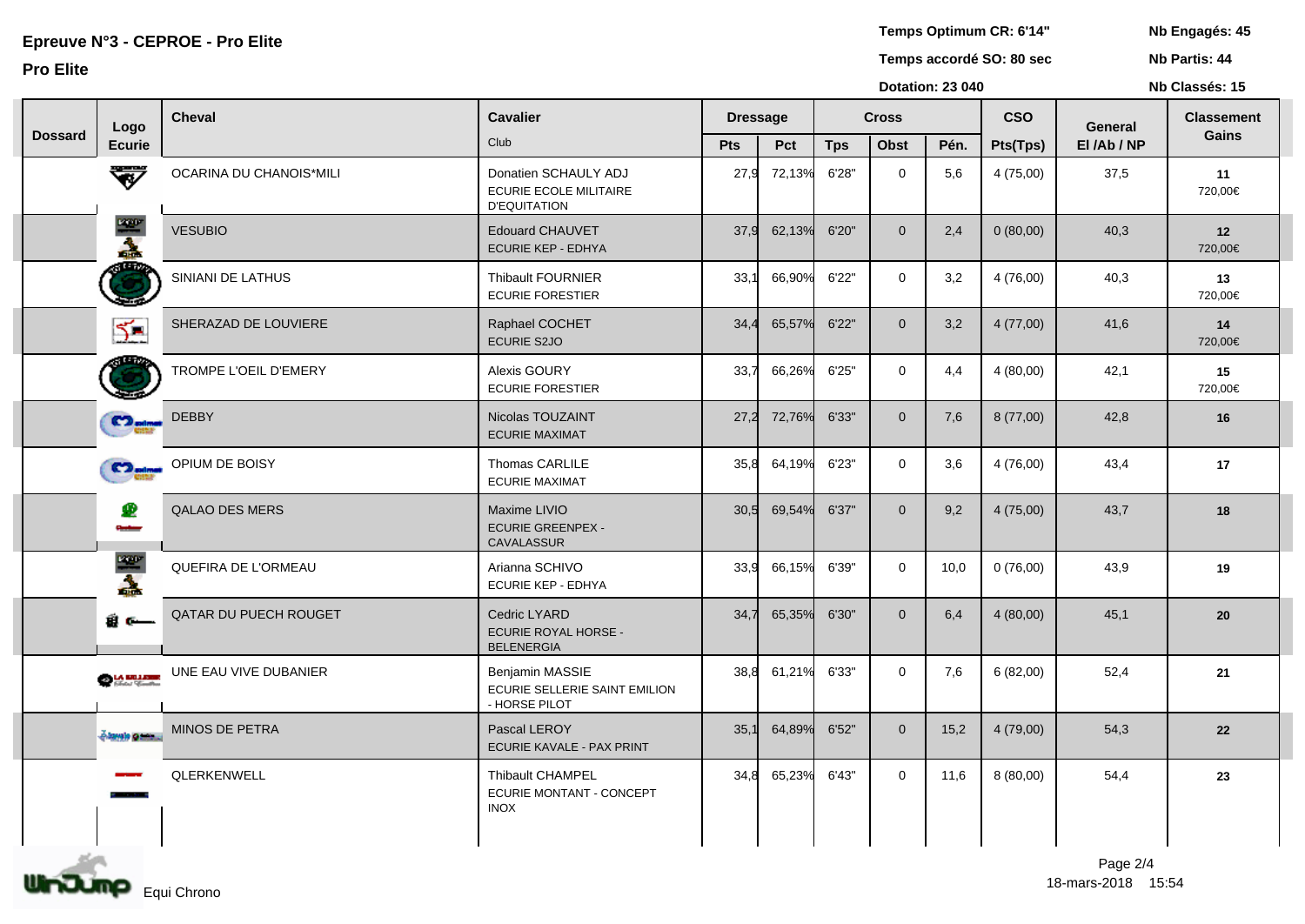**Temps Optimum CR: 6'14"**

Epreuve №3 - CEPROE - Pro Elite<br>
Epreuve №3 - CEPROE - Pro Elite<br>
Nb Partis: 44 **Nb Partis: 44 Pro Elite Temps accordé SO: 80 sec**

**Dotation: 23 040**

**Nb Classés: 15** 

|                | Logo                | <b>Cheval</b>             | <b>Cavalier</b>                                                             | <b>Dressage</b> |        | <b>Cross</b> |                |      | <b>CSO</b> | <b>General</b> | <b>Classement</b> |
|----------------|---------------------|---------------------------|-----------------------------------------------------------------------------|-----------------|--------|--------------|----------------|------|------------|----------------|-------------------|
| <b>Dossard</b> | <b>Ecurie</b>       |                           | Club                                                                        | Pts             | Pct    | <b>Tps</b>   | Obst           | Pén. | Pts(Tps)   | El/Ab/NP       | Gains             |
|                | £<br>سنده           | AVEROUGE DES QUATRE CHENE | Mathieu LEMOINE<br><b>ECURIE GREENPEX -</b><br>CAVALASSUR                   | 29.7            | 70,92% | 7'02"        | $\overline{0}$ | 19,2 | 8 (78,00)  | 56,3           | 24                |
|                | change passed       | <b>TEMPO DE KERGANE</b>   | Quentin FAUCHEUR<br>ECURIE KAVALE - PAX PRINT                               | 37,5            | 62,47% | 6'35"        | $\mathbf{0}$   | 8,4  | 11 (83,00) | 56,9           | 25                |
|                |                     | <b>VIGANO LES HAUTS</b>   | <b>Clement RIGUET</b><br>Anjou Jumping                                      | 46,9            | 53,10% | 6'42"        | $\overline{0}$ | 11,2 | 1(81,00)   | 59,1           | 26                |
|                | æ                   | OPIUM DE VERRIERES        | Maxime LIVIO<br><b>ECURIE GREENPEX -</b><br>CAVALASSUR                      | 26,4            | 73,62% | 6'57"        | 20             | 17,2 | 0(76,00)   | 63,6           | ${\bf 27}$        |
|                | <b>Record</b><br>≏  | <b>TEMPO DELIGHT</b>      | Francois JOUAULT<br><b>ECURIE CHEVAL ASSUR -</b><br>DEBRAY MARECHALERIE     | 36,5            | 63,51% | 7'16"        | $\overline{0}$ | 24,8 | 3(83,00)   | 64,3           | 28                |
|                |                     | PULU DU NEBLON            | <b>Bastien COMMECY</b><br>Commecy Comme Ca Equitation                       | 44.9            | 55,06% | 6'47"        | $\mathbf 0$    | 13,2 | 9(81,00)   | 67,1           | 29                |
|                | Ĥ<br>فتلكله         | ROHAN DU MANEIX           | Aurelie RIEDWEG<br><b>ECURIE ROYAL HORSE -</b><br>EUROVANILLE               | 34,5            | 65,52% | 6'58"        | $\overline{0}$ | 17,6 | 21 (81,00) | 73,1           | 30                |
|                |                     | SACRE LOUVO               | Geoffroy SOULLEZ<br>Jardy                                                   | 40,8            | 59,25% | 6'54"        | 20             | 16,0 | 0(77,00)   | 76,8           | 31                |
|                | ₩                   | <b>TRESOR MAIL</b>        | Sidney DUFRESNE<br><b>ECURIE EQUISTRO</b>                                   | 31,9            | 68,10% | 8'06"        | $\overline{0}$ | 44,8 | 3(83,00)   | 79,7           | 32                |
|                |                     | AZAR DES AULNES Z         | Olympe DUMONT<br>Jardy                                                      | 34.6            | 65,40% | 6'59"        | 20             | 18,0 | 8 (80,00)  | 80,6           | 33                |
|                |                     | QOKORY KO                 | Geoffroy SOULLEZ<br>Jardy                                                   | 33,7            | 66,26% | 7'19"        | 20             | 26,0 | 4 (79,00)  | 83,7           | 34                |
|                | <b>Bearing</b><br>≏ | UYASSA CHAMPEIX           | Alicia ENNESSER<br><b>ECURIE CHEVAL ASSUR -</b><br>DEBRAY MARECHALERIE      | 37,6            | 62,36% | 7'32"        | 20             | 31,2 | 8 (78,00)  | 96,8           | 35                |
|                | É<br>$\mathbf{m}$   | <b>QUEL AMOUR</b>         | Jean Adrien KLEINEIDAM<br><b>ECURIE ROYAL HORSE -</b><br><b>EUROVANILLE</b> | 43.             | 56,90% | 7'21"        | 20             | 26,8 | 10 (82,00) | 99,9           | 36                |
|                |                     |                           |                                                                             |                 |        |              |                |      |            |                |                   |